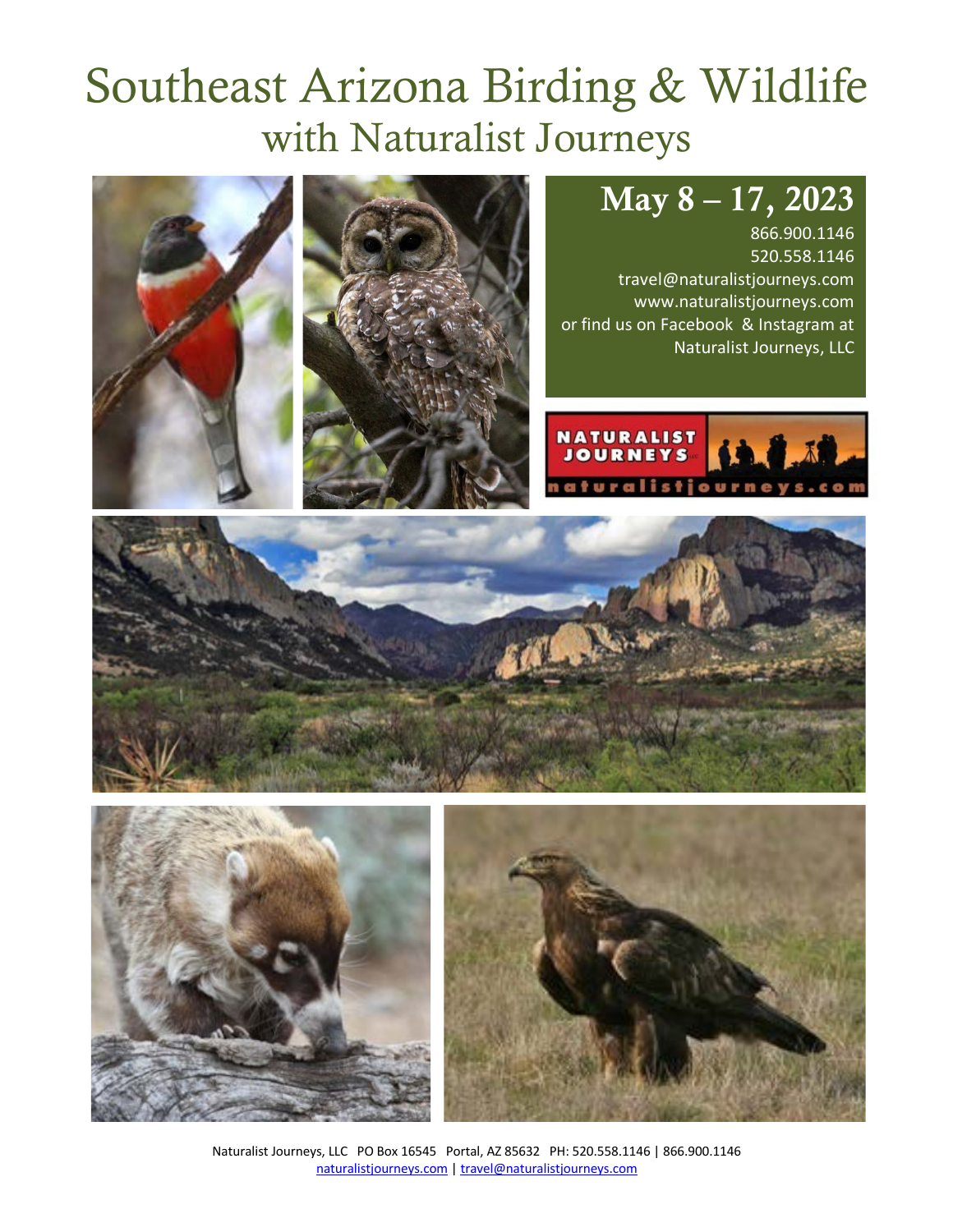# One of our best! Enjoy 3 nights each at prime birding lodges during the peak of spring migration. This is one of North America's most treasured birding hotspots.

Few places in the U.S. offer the remarkable combination of scenery, biological diversity, and experience like the sky island mountain ranges of Southeastern Arizona. These ranges rise from deserts and grasslands; the elevation changes afford rich biodiversity, rare in such a small geographic area.

This tour coincides with spring migration, which peaks from late April through mid-May. Spectacular residents like Elegant Trogon, Red-faced Warbler, and Sulphur-bellied Flycatcher range north here from Mexico and Central America. They arrive keen to set up breeding in this almost subtropical realm. On cool, shaded trails, walk between yucca, tall pines, and a host of plants more commonly seen on the Mexican plateau.

Begin with a scenic drive from Tucson, Arizona, to the southeast corner of the state, exploring the remarkable Amerind Foundation Museum and the oasis Twin Lakes ponds near Willcox for migrating shorebirds. Spend three days in the magical Chiricahua Mountains, where Mexican species breed in cool mountain canyons below spires of welded volcanic tuff.

Next, stay three nights at the delightful Casa de San Pedro from which we explore cool, lush canyons of the Huachuca Mountains in search of Mexican Spotted Owl, Olive Warbler, Greater Pewee, and more. We often find Elegant Trogon at The Nature Conservancy's Ramsey Canyon Preserve, and ahead of dining in historic Bisbee, we explore an excellent wetland at Whitewater Draw.

Finally, explore the corridor south of Tucson, Madera, Box and Florida Canyons, Kino Springs, Patagonia State Park, and The Paton Center for Hummingbirds, all from wonderful digs at the Amado Territory Inn. All hotels selected offer premium location and hospitality. Join us to discover the region's birding hotspots, scenic vistas, and local restaurants.

#### Tour Summary

10-Day / 9-Night Tour \$3490, from Tucson, Arizona Airport is Tucson International (TUS)

#### Tour Highlights

- Explore Southeastern Arizona's Sky Island Mountains at the peak of spring migration
- $\checkmark$  Enjoy delightful lodges; feel a bit pampered with special meals and hospitality
- $\checkmark$  Visit Old Bisbee, with its mining history and eclectic locals
- Experience many photo opportunities colorful birds and other wildlife abound
- $\checkmark$  Get an up close and personal study on hummingbirds over a dozen species!
- $\checkmark$  Join an owl-prowl to find Whiskered Screech Owl, Elf Owl, and more

# Day-to-Day Itinerary

# Mon., May 8 Arrival in Tucson | Amerind Foundation | Willcox Playa | Portal

Welcome to Southeast Arizona! You arrive today in Tucson, a vibrant city surrounded by mountain ranges that rise dramatically from the Sonoran Desert floor. Please plan to arrive no later than 1:00 PM.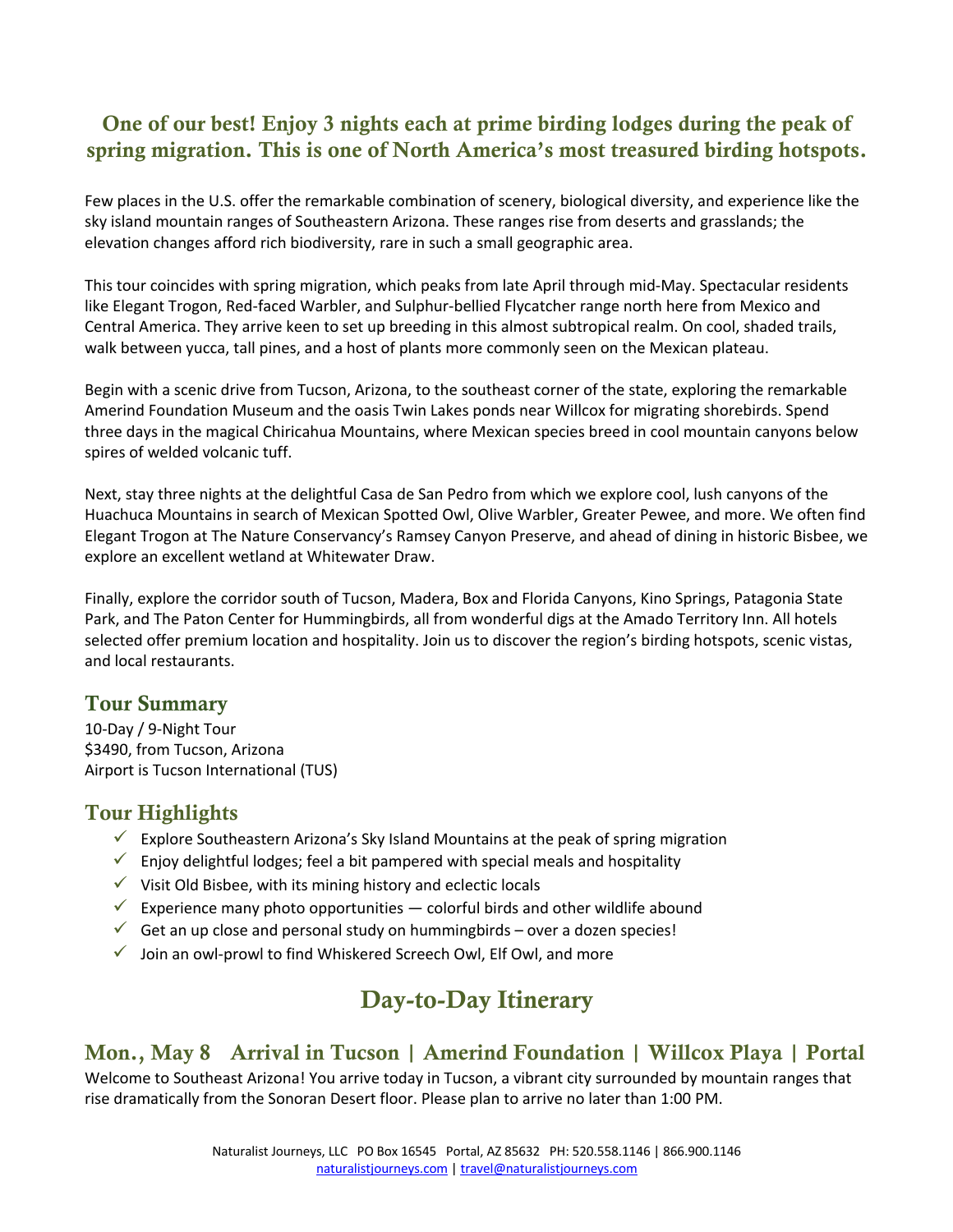We leave the urban setting behind, and drive towards the southeast corner of the state, making several stops en route. The renowned Amerind Foundation is a private, non-profit anthropological and archaeological museum and research center, established in 1937. It is situated in Texas Canyon, a fascinating geologic area of colorful granite monoliths. Enjoy exhibits of Native American cultures, near and far. Their gift store is a wonderful place to pick up authentic jewelry, basketry, and pottery.

We stop next at the Twin Lakes Golf Course ponds near Willcox, which should be teaming with migrant shorebirds and waders. American Avocet, White-faced Ibis, Black-crowned Night-Heron, Western and Eared Grebes, and various phalaropes and sandpipers are often present.

Tonight, we stay in the charming village of Portal with stunning views of the Chiricahua Mountains. Settle in and enjoy dinner and an overview of the week to come. Enjoyed a leisurely catered meal with mountain vistas all around.

*Accommodations at Cave Creek Ranch, Portal (D)*

# Tues., May 9 High Mountain Birding | Owling

Today we head to the top of the Chiricahuas, on a dramatic mountain road from which we witness the epic drama of fires that roared through the Chiricahua and Huachuca Mountains in May and June of 2011. Between dramatic views of the peaks and surrounding desert, we find still lovely conifer forest to hunt for Mexican Chickadee, a specialty of the Chiricahuas. Look for Red-faced and Olive Warblers, as well as Greater Pewee. Explore beautiful mountain streams, picnic in high mountain meadows, and enjoy the peaceful setting while you

discover new birds, wildflowers, and mammals like Apache Fox Squirrel, possible Coatimundi, Javelina, Coue's White-tailed Deer — even Black Bear is possible!

Tonight, we return for an early dinner at our lodgings. Learn more about the region's small owls; afterwards we venture out to hear and see them.

*Accommodations at Cave Creek Ranch, Portal (B,L D)*

# Wed., May 10

# Cave Creek Canyon | Southwestern Research Station | Grasslands | Portal

Enjoy dawn in a magical realm. Bird calls echo through the canyons. Dusky-capped and Brown-crested Flycatchers nest in the area, as do a host of interesting warblers such as Grace's, Virginia's, Lucy's, Olive, and Red-faced. Woodhouse's Scrub Jay quickly makes their presence known in the lower grassland reaches, while the highly-social Mexican Jay holds its own amid the oaks.

Cave Creek Canyon is one of the most biologically diverse places in the United States; here the ecosystems of the Rocky Mountains, the Sierra Madres, the Chihuahuan Desert, and the Sonoran Desert intricately combine. In the maze of volcanic rock pinnacles with crenellated walls of orange tuff, you see contrasts like yuccas standing above bracken ferns, and Douglas Fir entwined with Arizona Sycamore. Several pairs of Elegant Trogon have nested in the canyon for many years; their ecological story is closely tied to neighboring Mexico and the Sierra Madres. While walking the cool and shaded paths of the canyon, we're also likely to see Painted Redstart, Cordilleran Flycatcher, Acorn Woodpecker, and Arizona Woodpecker — just to name a few highlights!

Visit the American Museum's Southwestern Research Station and learn more about research and programs conducted by biologists from around the world that recognize the special biodiversity of the area.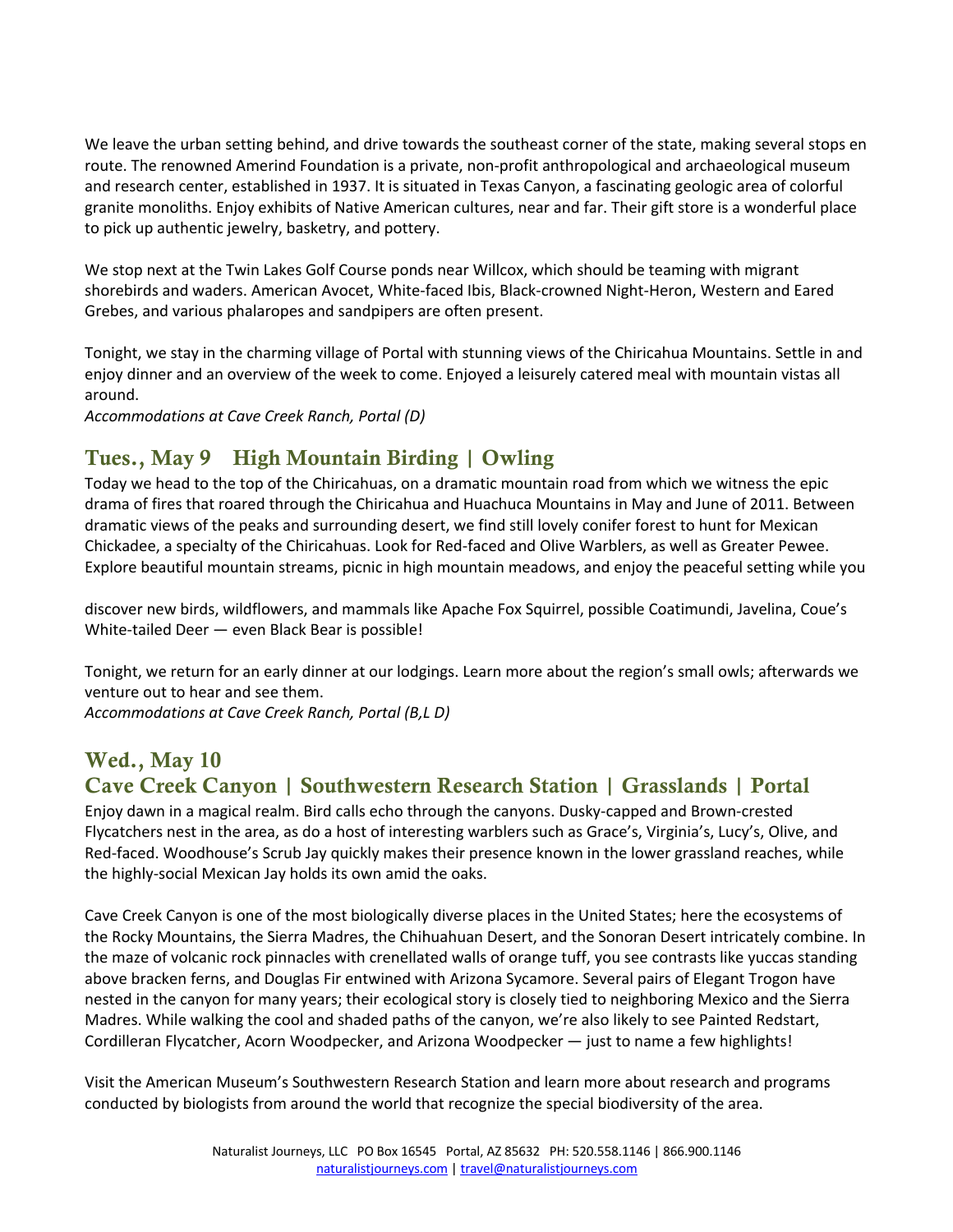Portal is a birder's mecca, and this afternoon we walk the streets of this picturesque village, seeking out tanagers, orioles, and other species that use the verdant oasis. We also stop at local feeders that can be very productive. We then visit State Line Road looking for grassland specialties such as Scaled Quail, several thrashers, and Greater Roadrunner, and take a peek at what migrants abound at Willow Tank, a birding hotspot.

Tonight, enjoy dinner at a local restaurant and indulge in fabulous views of the Chiricahuas. *Accommodations at Cave Creek Ranch, Portal (B,L,D)*

# Thurs., May 11 Chiricahua National Monument | Bisbee | The San Pedro River

Today we say farewell to Portal and retrace our route up and over the mountains to the rock wonderland of the Chiricahua National Monument. In this area of spectacular rock pillars, formed by volcanic activity and erosion, famous Apache leaders Cochise and Geronimo and their followers once hid from American troops. Today, Zonetailed Hawk and Peregrine Falcon patrol the rugged rock landscape. Learn more about the geological processes that formed the park and walk the trails between the rock formations, looking for Rock and Canyon Wrens, Painted Redstart, Blue-gray Gnatcatcher, Red-faced Warbler, and Mexican Jay. With luck, we may spot an inquisitive Coatimundi, a relative of the raccoon. Claret-cup Cacti and Yucca should be in bloom and we enjoy a picnic lunch.

Then we head west across extensive grasslands under the shadow of the Dos Cabezas Mountains, watching for raptors and Lark Bunting. Visit the famous old west town of Bisbee to stretch our legs and look around, get a coffee or an ice-cream.

We then head to our most delightful lodgings at the Casa de San Pedro, on the San Pedro River south of Sierra Vista. Casa de San Pedro is a nationally acclaimed inn; they say it is 90 miles from Tucson and inches from heaven. We agree! We find it the ideal location for our group, with meeting space, incredible hospitality, active bird feeders, a pond, and the San Pedro River right outside our door. From the Casa, we can explore cottonwoods that fringe the river, as well as surrounding grasslands and the nearby Huachuca Mountains, a Mecca for hummingbird enthusiasts. You soon discover why so many guests return here again and again.

After a full day of learning and exploring, we enjoy a catered dinner at the Casa. *Accommodations at the Casa de San Pedro (B,L,D)* 

# Fri., May 12 Carr Canyon | Ash Canyon Feeders & Favorite Local Spots

After a delicious (some say outrageous!) breakfast at Casa de San Pedro, we head out to upper Carr Canyon, driving switchbacks up a mountain road to search for the birds of the high pine forest. Here we may find Steller's Jay, Hairy Woodpecker, Greater Pewee, Buff-breasted Flycatcher (extremely local in the U.S.), Hutton's Vireo, Black-throated Gray, Olive, and Grace's Warblers, Yellow-eyed Junco, and—with luck—a Northern Goshawk. Beautiful Ponderosa Pines dominate our trail, which is punctuated by exhibits about the silver mines run here over 100 years ago on a geologically dramatic cliff known as "The Reef."

We enjoy a picnic lunch near local feeders at Ash Canyon where we hope to see Lucifer Hummingbird, as well as more regular Anna's, Black-chinned, and possibly migrant Rufous Hummingbirds. Acorn, Ladder-backed, and Arizona Woodpeckers, Mexican Jay, White-winged Dove, and up to three species of orioles (including Scott's Oriole) are all expected at the feeders. We visit a few more favorite local spots before returning to the Casa with our sights set on the B&B's famous pie!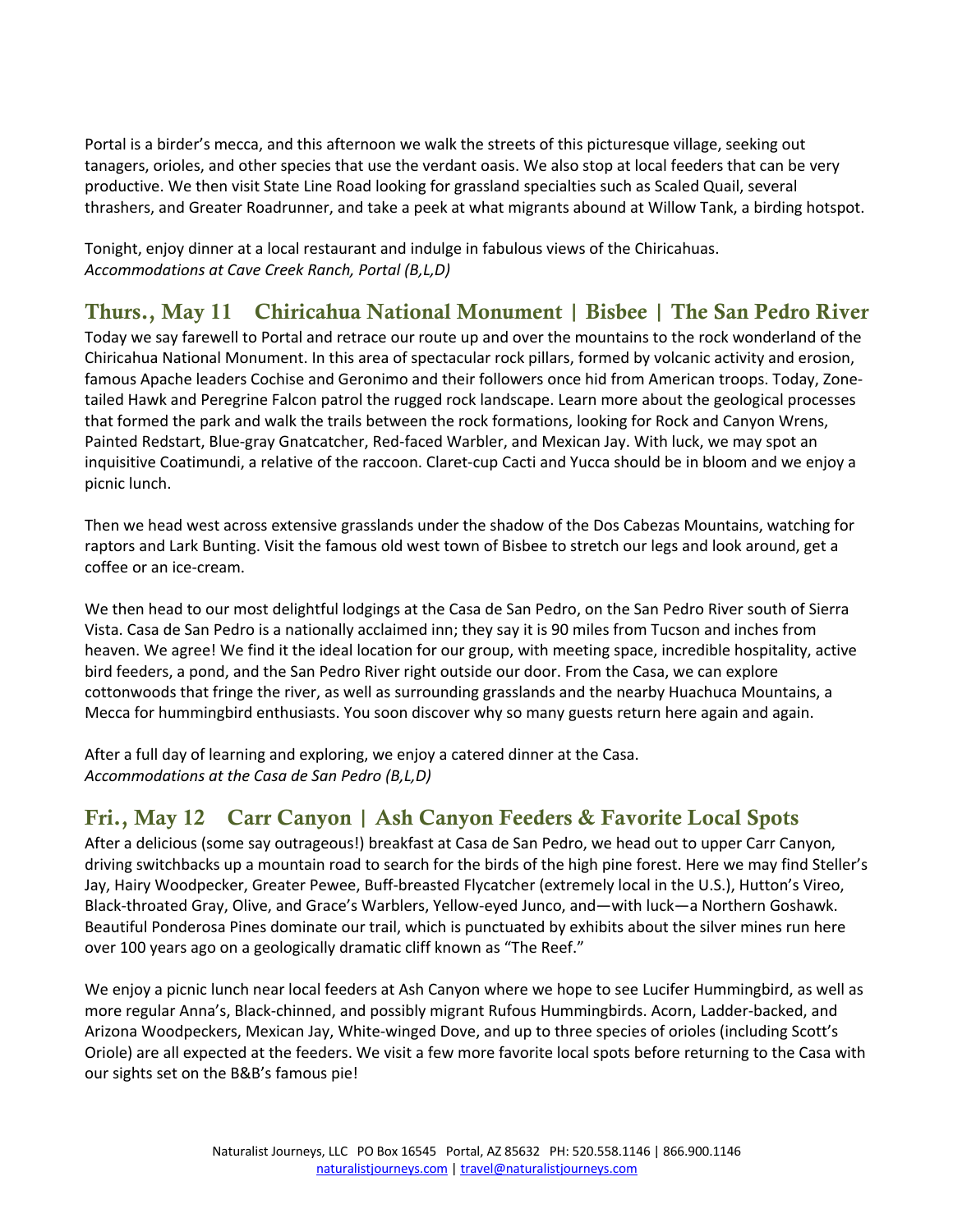This evening's dinner is at a favorite local restaurant. *Accommodations at Casa de San Pedro, Hereford (B,L,D)*

# Sat., May 13 Ramsey Canyon | San Pedro River Walk

This morning we visit The Nature Conservancy Preserve at Ramsey Canyon—one of the first well-known birding sites in Southeast Arizona. Here, Ramsey Creek descends through oak woodlands, its banks lined with massive Arizona Sycamores, the favored nesting trees of Elegant Trogon. We also hope to see Coatimundis, Wild Turkey, Strickland's Woodpecker, Golden Eagle, Black-throated Gray, and other warblers, and a variety of colorful hummingbirds at close range. Walk the trails, browse the bookstore and gift shop, or park yourself under a tall, bending sycamore to wait for the birds to come to you! Butterflies occur here in abundance, as do a number of reptiles, amphibians, and dragonflies.

We return to the Casa this afternoon and enjoy some walking time along the San Pedro River. Birds of interest here include Swainson's and Gray Hawks, Black Phoebe, Cassin's Kingbird, Abert's Towhee, Summer Tanager, Blue Grosbeak, Bell's Vireo, Lucy's Warbler, Yellow-breasted Chat, and several species of grassland sparrows. Rarely, a Green Kingfisher is present along the river or at a nearby pond.

Dinner tonight is catered at the Casa. *Accommodations at the Casa de San Pedro (B,L,D)*

# Sun., May 14 Patagonia | Patagonia Lake | Roadside Rest | Amado

After breakfast, we head to the little hamlet of Patagonia, site of one of The Nature Conservancy's very first preserves. As we enter Patagonia, we stop at the municipal butterfly garden ― close enough to the Mexican border to host an unusual stray. Learn more about native plants that frequent the area's butterfly gardens. We drive through extensive grasslands near Sonoita, where we look for Pronghorn and Chihuahuan Raven.

In Patagonia we visit hummingbird feeders at the Tucson Audubon Society's Paton Center for Hummingbirds. The former home of the late Wally and Marion Paton, who invited visitors to their backyard feeders, the property was purchased in 2015 by the chapter to protect it for posterity. In addition to their usually reliable Violet-crowned Hummingbird, 211 other species have been recorded onsite.

The Nature Conservancy has a preserve here with very similar habitat to that of the San Pedro River. We make a short visit to their visitor site so you can learn more about their conservation work, and we always network for recent bird sightings.

After lunch in town, and depending on our time today, we may bird the riparian shoreline of Patagonia Lake State Park, a hidden treasure in the rolling hills. A beautiful creek trail provides a home for many species, including Canyon Towhee, Inca Dove, Vermilion Flycatcher, Black Vulture, and several species of hummingbirds. It is a good place to try for rare Black-capped Gnatcatcher, seen on a regular basis.

A visit to the famous Patagonia Roadside Rest shows off some stunning geology and can reward us with views of Thick-billed Kingbird, Black Vulture, and Yellow-breasted Chat flitting among ash, walnut, and cottonweed trees. Then it's on to our lodgings in Green Valley, a retirement community south of Tucson close to some very birdy canyons of the Santa Rita Mountains.

*Accommodations at the Amado Territory Inn (B,L,D)*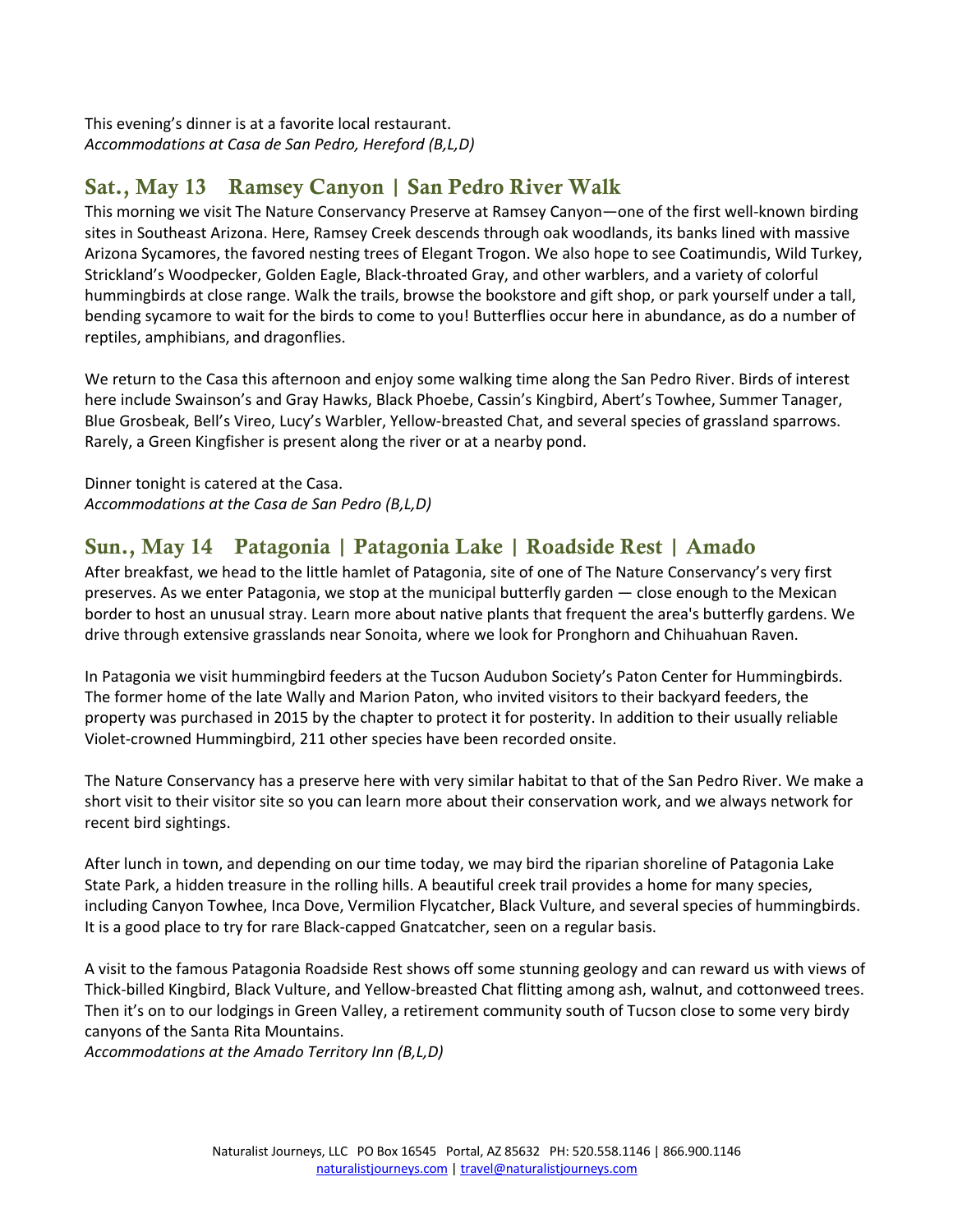# Mon., May 15 Florida, Box, & Madera Canyons

Florida, Box and Madera Canyons are carved out of the Santa Rita Mountains. Florida Canyon gives us the chance to look for Rufous-capped Warbler along with Broad-tailed, Broad-billed, and Anna's Hummingbirds, Cactus Wren, and Black-headed Grosbeak. Box Canyon for the last two years have had Five-striped Sparrow and recently, there have been Black-capped Gnatcatchers here as well!

Madera Canyon, one of the most famous birding areas in the United States, is a north-facing valley in the Santa Rita Mountains with riparian woodland along an intermittent stream, bordered by mesquite, juniper-oak woodlands, and pine forests. Madera Canyon is home to over 250 species of birds, including 15 hummingbird species, as well as avian specialties like Elegant Trogon, Elf Owl, Sulphur-bellied Flycatcher, and Painted Redstart. Arizona Gray Squirrel can be found here, and Black-tailed Jackrabbit are found in the grasslands surrounding the peaks. It is also a great place to spy nesting Elegant Trogons. We walk Madera Canyon trails along the creek beneath white-barked Arizona Sycamore trees, where a pair of Cooper's Hawk is likely nesting and where we can learn about plant communities. Flame-colored Tanager have been seen for a number of years here — a colorful highlight! Acorn Woodpecker call from their food-storage trees and even visit local feeders to join the array of hummingbirds. In the lush Madrean-oak woodlands, Painted Redstart appear almost tame; we may also see Common Bushtit and Hutton's Vireo. At local feeders, we are likely to find Black-headed Grosbeak, Scott's and Hooded Orioles, and Mexican Jay.

In grasslands adjacent to the Santa Rita Mountains, we look for Botteri's, Rufous-winged, and Rufous-collared Sparrows, as well as other specialties of the area. As the afternoon draws to a close, we drive east, crossing a lush grassland area with Pronghorn.

Enjoy dinner in Tubac, an artisan's village where good restaurants abound. *Accommodations at the Amado Territory Inn (B,L,D)* 

# Tues., May 16 Canoa Ponds | Tumacacori | Pena Blanca Lake

The corridor south of Tucson is replete with birds, some of the migrants arriving here first due to the river area's lower elevation. Along the Santa Cruz River we may find specialties such as Rose-throated Becard, Gray Hawk, or even the rare Sinaloa Wren.

Canoa Ranch Conservation Park has a very productive pond where we add water bird species to our growing tally of Southeast Arizona's avifauna. The Santa Rita Mountains loom behind and we watch the sky for Golden Eagle and other raptors.

Going south to Rio Rico, we take in a few more birding hotspots close to the historic mission at Tumacacori, an impressive site. Pena Blanca Lake is a delightful final stop. *Accommodations at the Amado Territory Inn (B,L,D)*

# Wed., May 17 Departures from Tucson

We offer an optional bird walk along the Santa Cruz River early in the morning, or a chance to visit a very special local feeder site that has an excellent pollination garden. We then pack up and drive to Tucson for flights out after 12:00 PM. *(B)*